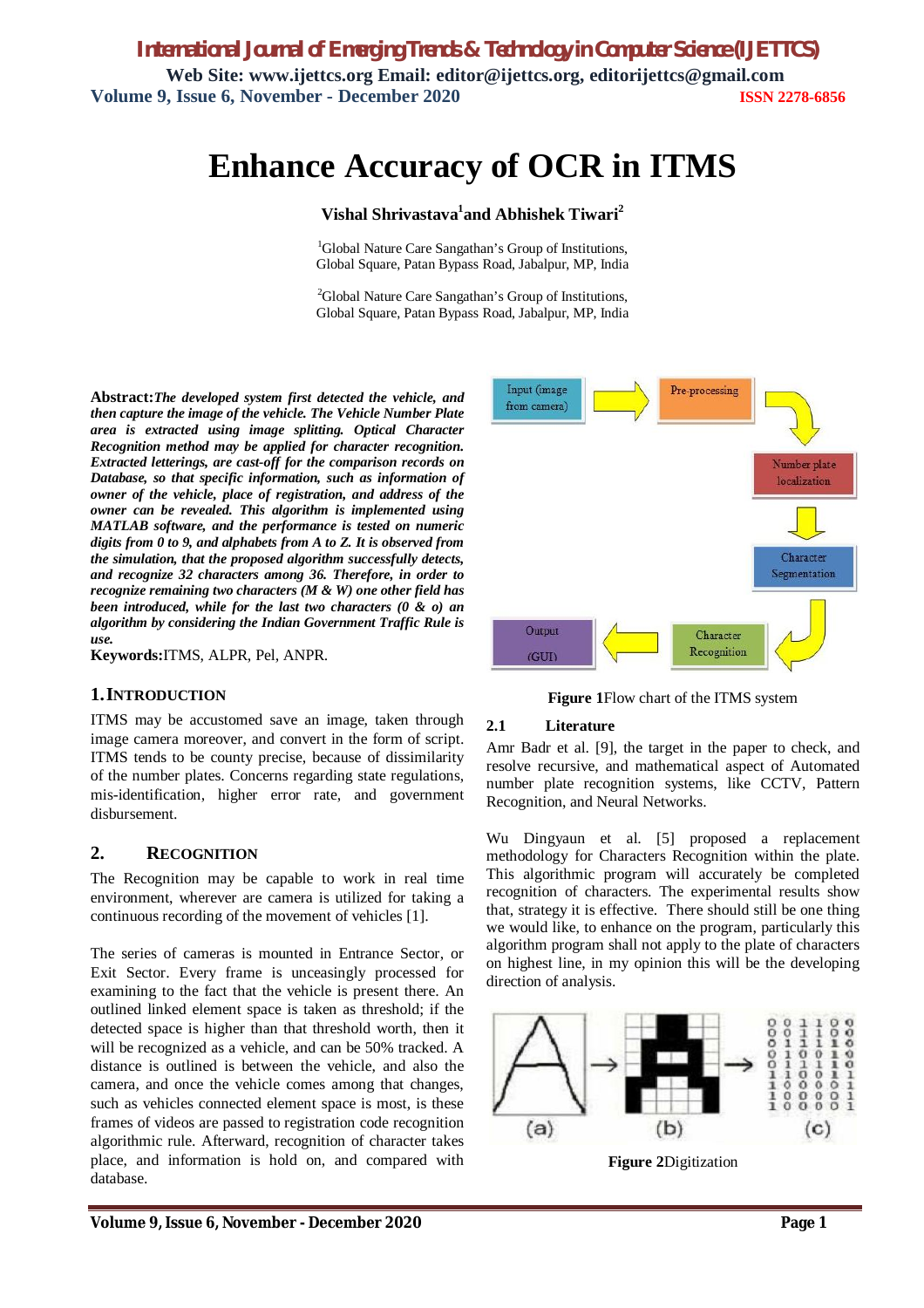# *International Journal of Emerging Trends & Technology in Computer Science (IJETTCS)* **Web Site: www.ijettcs.org Email: editor@ijettcs.org, editorijettcs@gmail.com**

**Volume 9, Issue 6, November - December 2020 ISSN 2278-6856**

Dipankar Bhattacharya, and Anjan Bikash Maity et al. [4] overviewed the matter of ANPR with numerous styles of number Plates. They projected a correlation based, mainly Character Recognition System, that provides result with vital accuracy, which is extremely easy to implement. The system has been tested on MATLAB atmosphere with satisfactory results.

### **3. PROBLEM STATEMENT**

The attributes of the license plates play necessary role within recognition method. The size, color of registration code, fonts, & size of every character, spacing between characters, amount of lines within registration code, script, character's height, and width of the maintained terribly stately in developed countries. There are many countries UN agency has tailored it terribly methodology of standardizing registration code [7]. A number of the license plates employed in developing countries are shown below.



**Figure 3** Standardized License Plates used in India

# **4. ITMS SOLUTIONS IN JABALPUR**

Jabalpur is among the first 20 cities selected in first round of smart cities challenge, and Formerly, Ministry of Urban Development. Currently, seven cities from Madhya Pradesh have been shortlisted by Government of India, to be developed [1], [8].

In This Context, it has been incorporated under company Act, 2013 on 14th March 2016 [8], [9]. In alignment to Its objectives, Jabalpur Smart City Limited aims to have an ICT based traffic management system [1], [9].

# **5. PROPOSED ALGORITHM**

- Camera captures the object image, which may be an image consisting of many license plates, or other undesired backgrounds. Now filtered out the background, and pass the foreground image to the next stage. Here, we obtained the image from the camera from Traffic control room of our city. We upload the captured crop image taken from the Traffic control room of our city.
- Resizing the image.
- Convert the RGB (color) image to gray image.
- Removes the noise.
- We may use the Sobel edge detection method, if image has poor resolution.
- The resultant image is Convoluted itself to increase the sensitivity by defining the edges well.
- Localization process is done by Comparing License Plate dimension t• Final image is a binary image, which is found out by implementing many stages of thinning the edges.
- Segmentation is achieved to define 10 segments separately.



**Figure 4** Gray image and achieved Segments

- If 10 segments are not obtained, then number cannot be extracted. If obtained, then characters are displayed on the output screen.
- Here, we define the Proposed methodology. Features are extracted here by Optical Character Recognition (OCR) method. There are 6 features in each of the characters. According to these 6 features, we recognize the character, and display in output.

*X1=Numbers of Triangle X2=Numbers of Square X3=Numbers of Corner X4=Numbers of Pore X5=Numbers of End X6=Positions of Ends*

 All the characters are defined now. To differentiate between Zero & o, another program is ready.

#### **5.1 Character Recognition**

Character extraction, for character segmentation is a necessary element of our recognition system. It takes up properly divided vehicle plate as associate input. Some preprocessing may be used on a vehicle plate image for removal of noise, and also noise free output image is distributed is for character segmentation.

|            | File Edit Format View | Help |  |  |
|------------|-----------------------|------|--|--|
| AA08MG8888 |                       |      |  |  |
|            |                       |      |  |  |
|            |                       |      |  |  |
|            |                       |      |  |  |
|            |                       |      |  |  |
|            |                       |      |  |  |
|            |                       |      |  |  |

**Figure 5** Extracted Number of LP using proposed method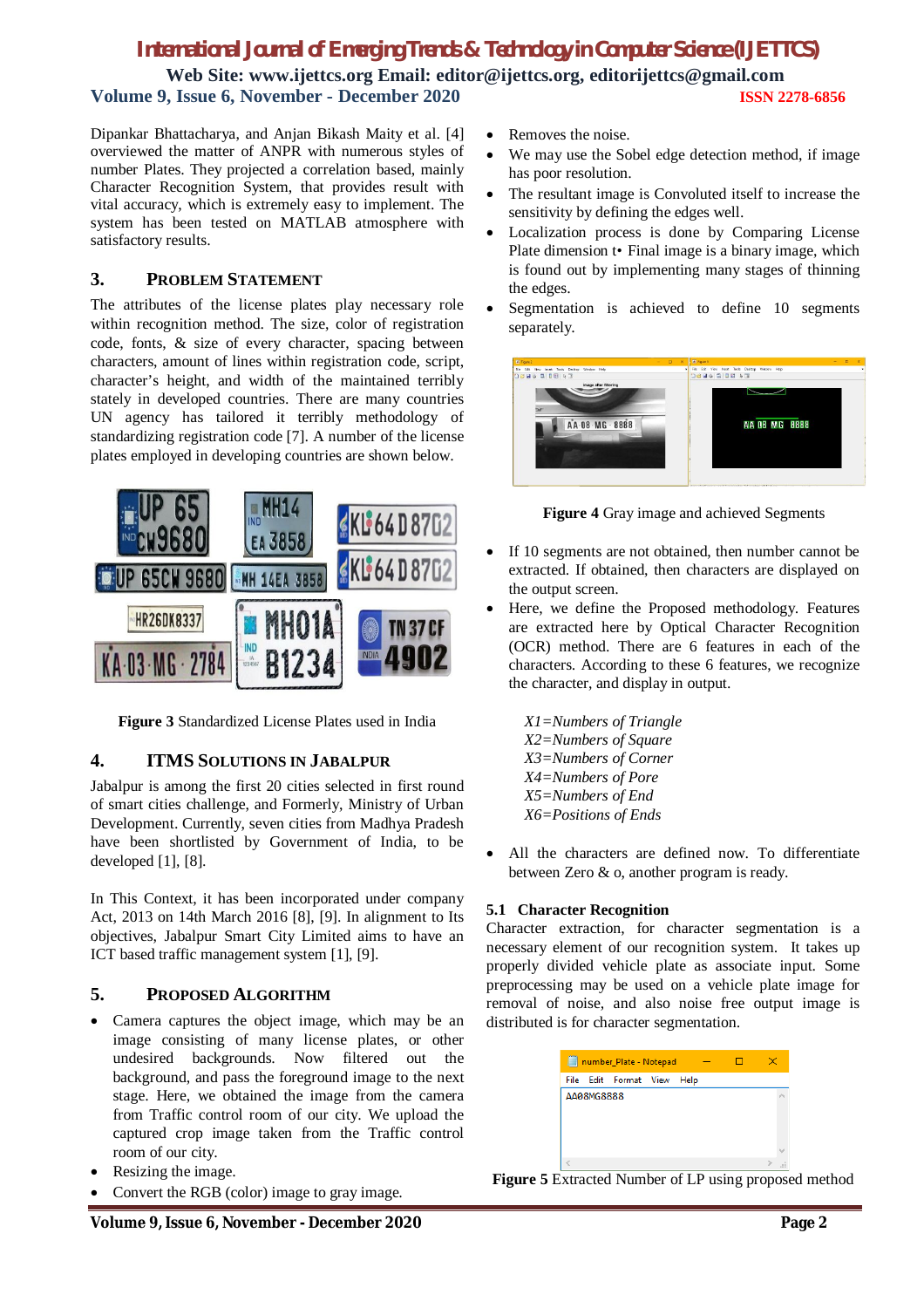# *International Journal of Emerging Trends & Technology in Computer Science (IJETTCS)* **Web Site: www.ijettcs.org Email: editor@ijettcs.org, editorijettcs@gmail.com Volume 9, Issue 6, November - December 2020 ISSN 2278-6856**



**Figure 6**Conversion of alphabets or numeric digits into binary format

Image binarization, and image projections are used for character extraction. Segmentation is crucial step of the Vehicle Plate Recognition System. There are several are some difficulties, for example impact of image noise, marking of other things or dust, frame of the plates etc. The spots remaining, when the previous stage is organized within the type of strings, and are treated as potential vehicle plates characters. Each of these candidate characters is size normalized to a reference size, before the sample matching against collection of hold on templates is performed. To isolate characters, we as you that the license plate is totally horizontal.

#### **6. RESULTS AND DISCUSSION**

Now this number is feed into the Android application or web site of RTO, which will give the detail of the owner of the Vehicle. If the Character is not found, it means the number plate is not following the rules of Traffic, or there is no number in the plate or there is no plate.

The result of the localization process in the article given by Kartikeya Jain, Tanupriya Choudhury, and Nirbhay Kashyap, gave the accuracy 88%, whereas the character recognition is 96% [2].

Complete system gives the Accuracy given by:

$$
A = \frac{88\% + 96\%}{2} = 92\%
$$
 (1)

The result of the localization process given by Bhavin V Kakani is 96.7%, whereas the OCR is 92.2% accurate [3].

Complete system gives the Accuracy given by:

$$
A = \frac{96.7\% + 92.2\%}{2} = 94.45\% \tag{2}
$$

In the proposed technique the localization process is kept same as given in by Bhavin V Kakani [3]. Here, the problem is that Digit '0 (Zero)' and alphabet 'o' are similar. Hence, this method gives 94.5% Accuracy, but it is not a severe problem in India.

The current format of the Registration plates consists of 4 parts [7], and given as:

- $\bullet$  1<sup>st</sup> two characters are Alphabets,
- $\bullet$  2<sup>nd</sup> two are numeric digits
- $\bullet$  3<sup>rd</sup> two are Alphabets again, and
- Last 4 digits are Numeric digits.

Therefore, Zero, and Alphabet o may be clearly separated out by their position in Number Plate. In the proposed character recognition technique, we achieve 100% accuracy by defining the location of the characters. The localization process given by Bhavin V Kakani et al. [4] is 96.7% which is actually better. On the other hand, the Proposed Method gives 100% accuracy for Indian License Plate having two fonts only, observed from simulation in MATLAB, which is more than that of in previous methods. There is now, the complete system gives the Accuracy given by:

$$
A = \frac{96.7\% + 100\%}{2} = 98.35\% \tag{3}
$$

The localization process given by Kartikeya Jain et al. [2] gives 88% accuracy, while given by Bhavin V Kakani [3] is 96.7% accuracy. It means, the best choice is the second one. Here, the proposed method gives 100% accuracy for Indian License Plate having two fonts only, which is more than that of in previous methods. Figure 7 shows the comparisons with the previous methods.



**Figure 7**Comparison of the methods

#### **References**

- [1] Request for Proposal of Intelligent Traffic Management System (ITMS) Solutions in Jabalpur, "Jabalpur Smart City Limited" RFP Ref. No. JSCL/2018/551/ADM/130, Dated 13 July 2018. Available:http://tenders.jscljabalpur.org/uploads/docu ment/15/1550149571a4.pdf
- [2] Kartikeya Jain, Tanupriya Choudhury, and Nirbhay Kashyap, "Smart Vehicle Identification System using OCR," 3rd IEEE International Conference on "Computational Intelligence and Communication Technology, pp. 1-6, 2017.
- [3] Bhavin V Kakani, Divyang Gandhi, and Sagar Jani, "Improved OCR based Automatic Vehicle Number